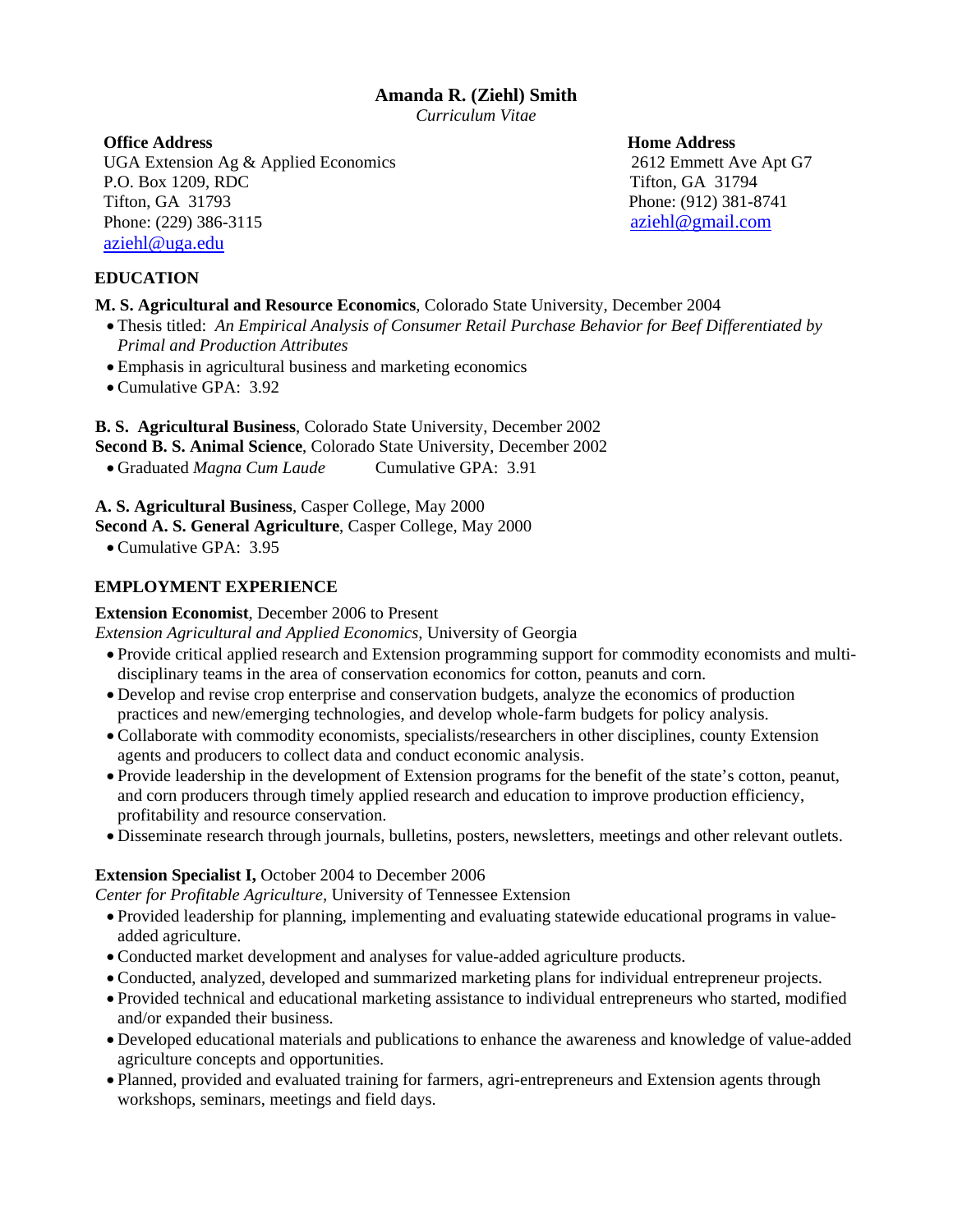## **Graduate Research Assistant,** January 2004 to September 2004

*Department of Agricultural and Resource Economics,* Colorado State University

- Developed a case study on a Colorado natural beef cooperative. Compared financial implications of different marketing strategies and created a strategic business plan.
- Examined methodological issues related to the Economic Research Service's new retail meat price series. Investigated the challenges of integrating product cut detail (boneless vs. bone-in, choice vs. select, cuts vs. ground) into the analysis of retail beef price behavior and potential stocking up effects among consumers.
- Constructed a consumer survey instrument using choice sets, attribute ranking and conjoint analysis. Analyzed and compared results to determine consumers' meat purchasing motivations, desired store attributes and optimal marketing strategies for value-added producers.

# **Special Projects Consultant,** January 2004 to February 2004

*American Farmland Trust,* Fort Collins, Colorado

- Completed work on a grant-funded curriculum titled: *Niche Beef Production and Marketing in Colorado*.
- Presented the curriculum as part of a multi-disciplinary team at two workshops for producers and university cooperative extension field staff held in February 2004.

# **Graduate Teaching Assistant,** August 2003 to December 2003

*Department of Agricultural and Resource Economics,* Colorado State University

- Agricultural Marketing, EA 310 Enrollment was 63 undergraduate students
	- o Assisted students with homework and preparing for exams, graded homework and quizzes.
- Agricultural and Resource Enterprise Analysis, EA 305 Enrollment was 39 undergraduate students
	- o Assisted students in computer lab work in Microsoft Excel, graded lab assignments and quizzes.

# **Assistant Livestock Judging Coach,** January 2003 to November 2003

*Department of Animal Science*, Colorado State University

- Coordinated livestock judging practices with producers in Colorado and several surrounding states.
- Taught eight students how to improve their livestock evaluation skills along with the ability to make decisions and logically defend their decisions through public speaking.
- Managed to create a team setting with eight students who had very different backgrounds and ideas.

# **Graduate Research Assistant,** January 2003 to July 2003

*Department of Agricultural and Resource Economics,* Colorado State University

- Developed an economic feasibility analysis of a value-added entrée product line from a Colorado natural beef cooperative. Report contributed to a USDA value-added grant proposal.
- Collaborated with American Farmland Trust, faculty from the Departments of Agricultural and Resource Economics and Animal Science, and Colorado beef Extension specialists in planning a curriculum for Colorado niche beef producers. Collected information and compiled it into a draft curriculum.

# **Laboratory Technical Assistant,** November 2001 to January 2003

*Animal Reproduction and Biotechnology Laboratory*, Colorado State University

- Collected animal tissues and prepared animals for surgery.
- Extracted DNA from cells using the tissue collected from animals by means of DNA synthesis.
- Mixed solutions and media for use in experiments.
- Used an autoclave machine, spectrophotometer, pipette, water bath and other laboratory tools.

### **Undergraduate Research Assistant/Trained Sensory Taste Panelist**, May 2001 to August 2002 *Meat Science Research Group*, Colorado State University

- Collected data at beef packing plants including ribeye sizes, swiped for *Listeria* and *E.coli* and other contaminant bacteria.
- Tasted samples of pork loin chop and bacon slices for a Pork Quality Audit project.
- Gained experience with Microsoft Excel, data entry.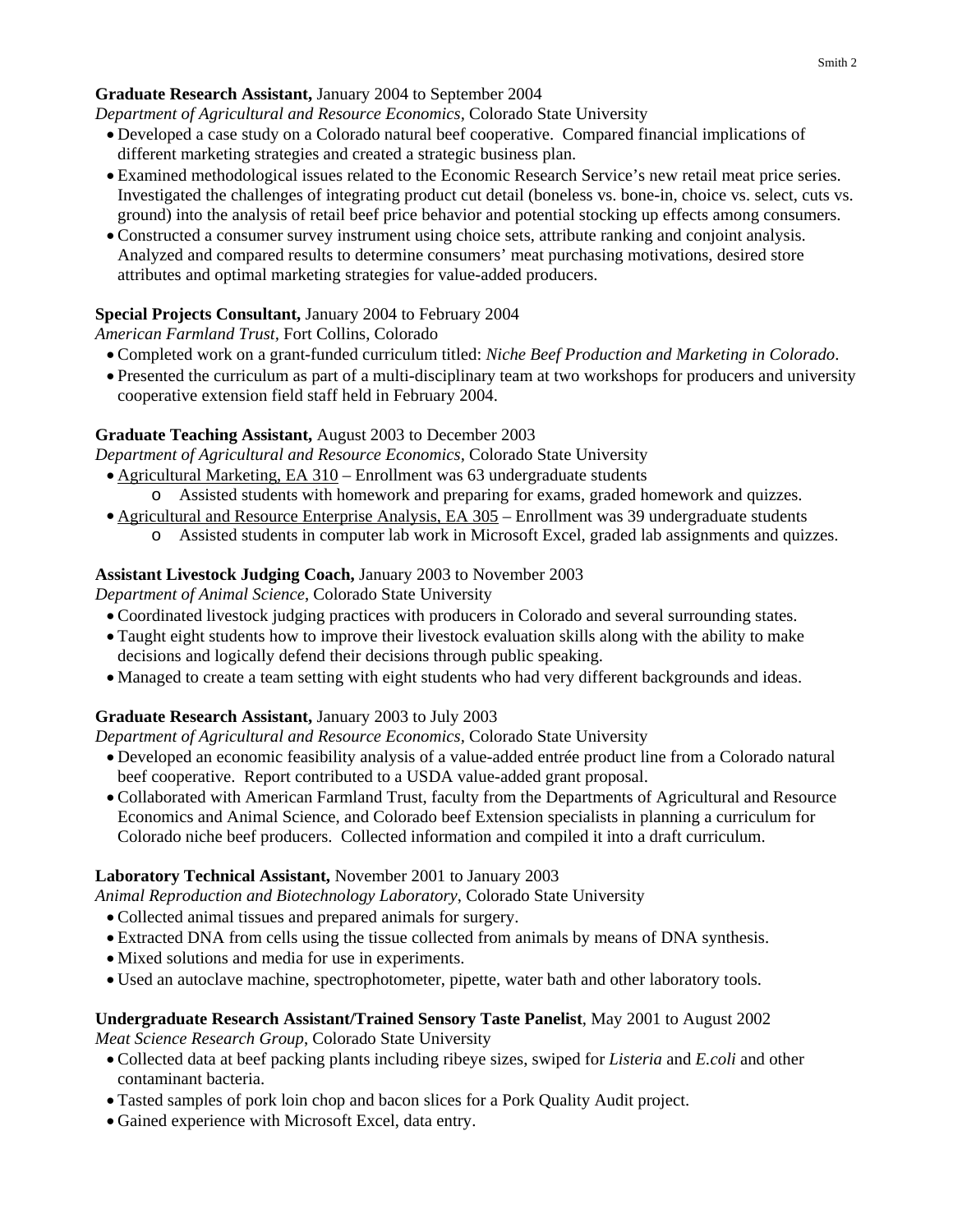## **Salesperson,** August 2000 to August 2001

*Loveland Lumber Company***,** Loveland, Colorado

- Dealt with the public and provided customers with product information.
- Assisted with bar-coding old and new inventories.
- Able to use radial arm saw as well as panel saw.

## **Bookkeeper and Salesperson,** March 1996 to August 2000

*Builder's Mart*, Casper, Wyoming

- Balanced register drawer at end of day, maintained the accounting journals, and helped train new bookkeeper.
- Dealt with the public, sold home building supplies.

## **Farm/Ranch Laborer,** 1990 to 1998

*Rocking Z Bar Ranch,* (Family Farm/Ranch), Mills, Wyoming

- Worked on Grandparents' commercial swine operation.
- Assisted with animal care and feeding.
- Maintained a clean barn and stalls.

## **PEER-REVIEWED PUBLICATIONS**

- Umberger, W.J., D.D. Thilmany, and A.R. Smith. "Does Altruism Play a Role in Determining U.S. Consumer Preferences and Willingness to Pay for Natural and Regionally Produced Beef?" Forthcoming: *Agribusiness*.
- Ziehl, A.R., N.B. Smith and W.D. Shurley. "Estimated Comparative Row Crop Net Returns for 2008." *Georgia Ag Forecast 2008*. January 2008.
- Ziehl, A.R., W. L. Harris and R.C. Lacy. "Outlook for the Conservation Title in the 2007 Farm Bill." *Georgia Ag Forecast 2008*. January 2008.
- Shurley, W.D., N.B. Smith, and A.R. Ziehl. "Estimated Comparative Row Crop Net Returns for 2007." *Georgia Ag Forecast 2007: A Guide to the Changing Market Climate*. February 2007.
- Thilmany, D., W. Umberger and A. Ziehl. "Strategic Market Planning for Value-Added Natural Beef Products: A Cluster Analysis of Colorado Consumers." *Renewable Agriculture and Food Systems: 21(3); 192–203*. August 2006.
- •Bruch, M., and A. Ziehl. *The Growing Hispanic Population in Tennessee: A Potential Market Opportunity for Farmers and Value-Added Entrepreneurs?* PB1762. June 2006.
- Ziehl, A., and M. Bruch. "Regulations." *Agritourism in Focus: A Guide for Tennessee Farmers*. Chapter 8. PB1754. September 2005.
- Ziehl, A. "Agritourism Resources." *Agritourism in Focus: A Guide for Tennessee Farmers.* Chapter 9. PB1754. September 2005.

## **PUBLISHED REPORTS, ABSTRACTS AND PROCEEDINGS**

• Smith, A.R., R.M. Barentine and N.B. Smith. "On-Farm Cost Analysis of Conservation Tillage versus Conventional Tillage Peanuts in Creating Enterprise Budgets." *In* D.M. Endale (ed.) Proc. 30<sup>th</sup> Southern Conserv. Agric. Syst. Conf. and 8<sup>th</sup> Ann. Georgia Conserv. Prod. Syst. Training Conference, Tifton, GA, July 29-31, 2008. Available at

[http://www.ag.auburn.edu/auxiliary/nsdl/scasc/Proceedins/2008/proc2008.html.](http://www.ag.auburn.edu/auxiliary/nsdl/scasc/Proceedins/2008/proc2008.html)

- Ziehl, A.R., N.B. Smith, R.S. Tubbs, J.P Beasley, Jr., J.E. Paulk III, and E.J. Willians. *Economics of Tillage and Row Pattern on Different Cultivars for Peanut*. Proceedings of the American Peanut Research and Education Society Annual Meeting in Oklahoma City, OK. July 2008.
- Ortiz, B.V, C. Perry, D. Sullivan, B. Kemerait, A.R. Ziehl, R. Davis, G. Vellidis and K. Rucker. "Cotton Yield Response to Variable Rate Nematicides According to Risk Zones." 2008 Cotton Beltwide Conferences Proceedings. January 2008.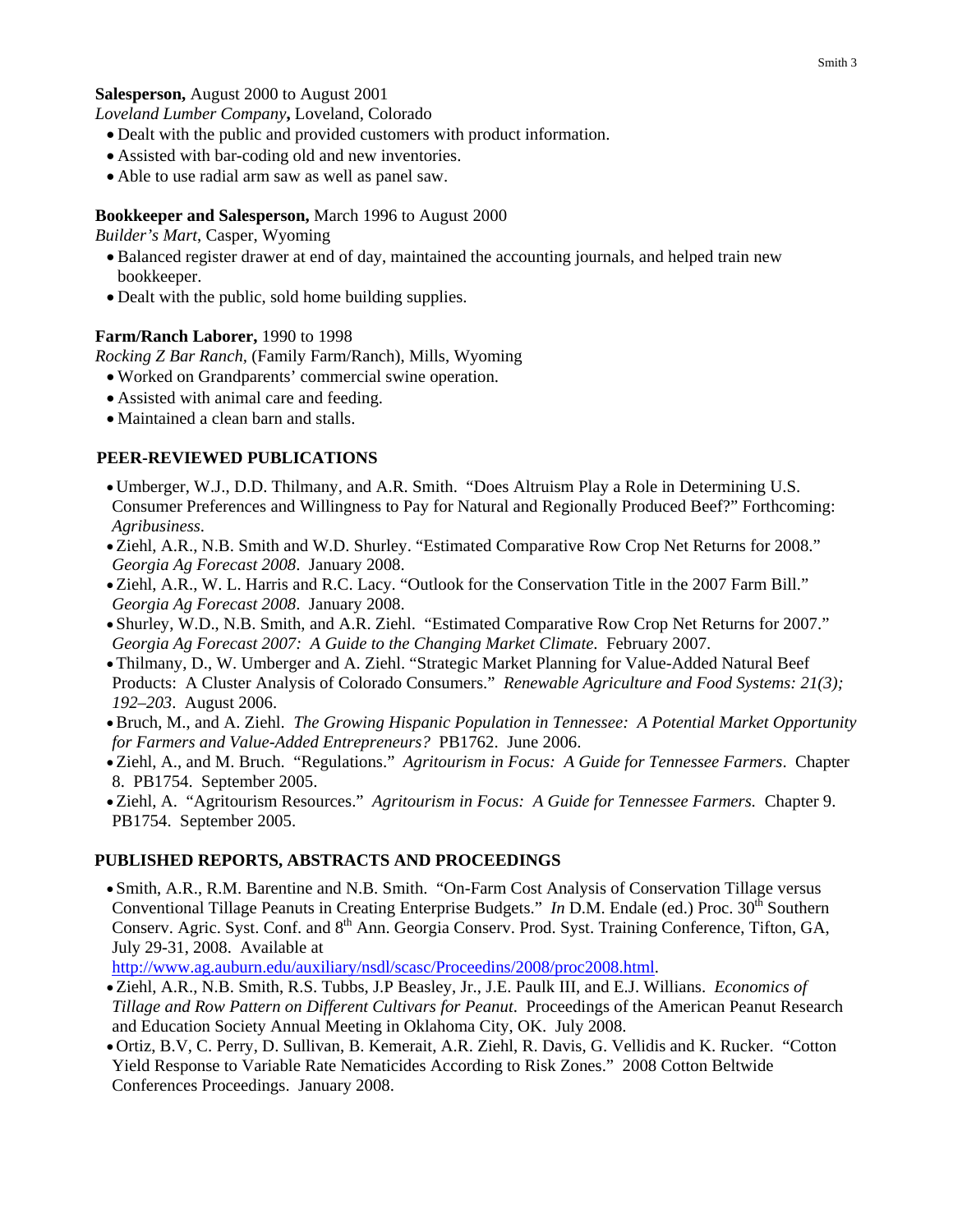- Ziehl, A.R., W.D. Shurley, G.L. Ritchie, and L.C. Sexton. "Economic Potential of Variable Rate Irrigation and Remote Sensing Technology in Regulating Cotton Growth." 2008 Cotton Beltwide Conferences Proceedings. January 2008.
- Shurley, W.D., N.B. Smith, and A.R. Ziehl. *Potential Impacts of the 2007 Farm Bill on a Southwest Georgia Representative Cotton-Peanut Farm*. Proceedings of the American Peanut Research and Education Society Annual Meeting in Hoover, AL. July 2007.
- Ziehl, A.R., N.B. Smith, J.P Beasley, Jr., J.E. Paulk III, and J.E. Hook. *Economic Comparison of Irrigation Application Strategies: Results from a Three Year Study*. Proceedings of the American Peanut Research and Education Society Annual Meeting in Hoover, AL. July 2007.
- •Barentine, R.M., A.R. Ziehl, and N.B. Smith. *On Farm Crop Enterprise Cost Analysis of Strip Till Vs Conventional Till Peanuts.* Proceedings of the American Peanut Research and Education Society Annual Meeting in Hoover, AL. July 2007.
- Ziehl, A., D. Thilmany and W. Umberger. *Cluster Analysis of Natural Beef Product Consumers by Shopping Behavior, Importance of Production Attributes and Demographics.* Proceedings of the 2004 Food Distribution Research Society meetings in Morro Bay, CA. 2005.
- Thilmany, D., J. Wilson, A. Ziehl, E. Sparling, and W. Umberger. *Colorado Homestead Ranches: A Business Plan Overview and Market Analysis*. Report to Colorado Homestead Ranches and USDA Rural Development Value Added Grant. December 2004.
- Thilmany, D., S. Davies, A. Ziehl, K. Johnson, J. Pritchett and W. Umberger. *Empirical Approaches with the USDA Retail Meat Price Series.* Final Report CSU-ERS Cooperative Agreement. April 2004.
- American Farmland Trust and Colorado State University. *A Curriculum for Niche Beef Marketing and Production*. (Contributor with Dawn Thilmany, Wendy Umberger, Tom Field, John Scanga and Martha Sullins). [Http://dare.agsci.colostate.edu/aftnichebeef/aftworkbook.htm](http://dare.agsci.colostate.edu/aftnichebeef/aftworkbook.htm). February 2004.

### **PEER REVIEWED PAPERS/POSTERS FOR PRESENTATION**

- Dunn, K.C., C.L. Escalante, R.C. Lacy, A.R. Ziehl, D.H Franklin, and J.W. Gaskin. "Evaluating the Use of Pearl Millet to Reduce Nutrient Run-off in the Southeastern Piedmont Region of Georgia." Southern Agricultural Economics Association Annual Meeting, Dallas, TX, February 4-6, 2008.
- Ziehl, A.R., R.M. Barentine, and N.B. Smith. "On-Farm Cost Analysis of Conservation Tillage Versus Conventional Tillage Peanuts in Creating Enterprise Budgets." GACAA AM/PIC, Waco, GA, Nov. 2007.
- Ziehl, A.R., N.B. Smith, J.C. McKissick. *Georgia Producers' Agricultural, Food and Public Policy Preferences: An Analysis of a National Public Policy Survey*. National Association of County Agricultural Agents Annual Meeting & Professional Improvement Conference, Grand Rapids, MI. July 2007.
- Smith, N.B., A.R. Ziehl, J.P. Martin and J.C. McKissick. *An Analysis of a National Public Policy Survey: What Are Georgia Producers Agricultural, Food and Public Policy Preferences?* Southern Agricultural Economics Association Annual Meeting, Mobile, AL. Feb. 2007. Received third place honors.
- Ziehl, A. and M. Bruch. *Will the Growing Tennessee Hispanic Population Create a Market Opportunity for Tennessee Farmers and Value-Added Entrepreneurs?* National Association of County Agricultural Agents Annual Meeting. Cincinnati, OH. July 2006.
- Thilmany, D., W. Umberger and A. Ziehl. *Consumers' Willingness to Pay for Beef with Specific Attributes*. Paper in Organized Symposium, Price and Quality Differentiation: Implications for the US Meat Market, Annual Southern Agricultural Economics Association meetings, Orlando FL. Feb. 2006.
- Umberger, W., D. Thilmany and A. Ziehl. *Does Altruism Play A Role In Determining U.S. Consumer Preferences And Willingness To Pay For Natural And Regionally Produced Beef?* Selected paper at the Western Agricultural Economics Association Annual Meetings, San Francisco, CA. July 2005.
- Thilmany, D., A. Ziehl and W. Umberger. *Cluster Analysis of Natural Beef Product Consumers by Shopping Behavior, Importance of Production Attributes and Demographics.* Selected Paper presented at the Food Distribution Research Society Annual Meetings in Morro Bay, CA. October 2004.
- Ziehl, A. R., D. Thilmany, and S. Davies. *Beef, Ground Beef and More Beef: What Beef Primals Drive Retailing Strategies*. Abstract for paper presented in the Organized Symposium, Conducting Price and Demand Analysis with Detailed Data Series: Unique Applications and Empirical Challenges. Western Agricultural Economics Association Annual Meetings. Honolulu, HI. July 2004.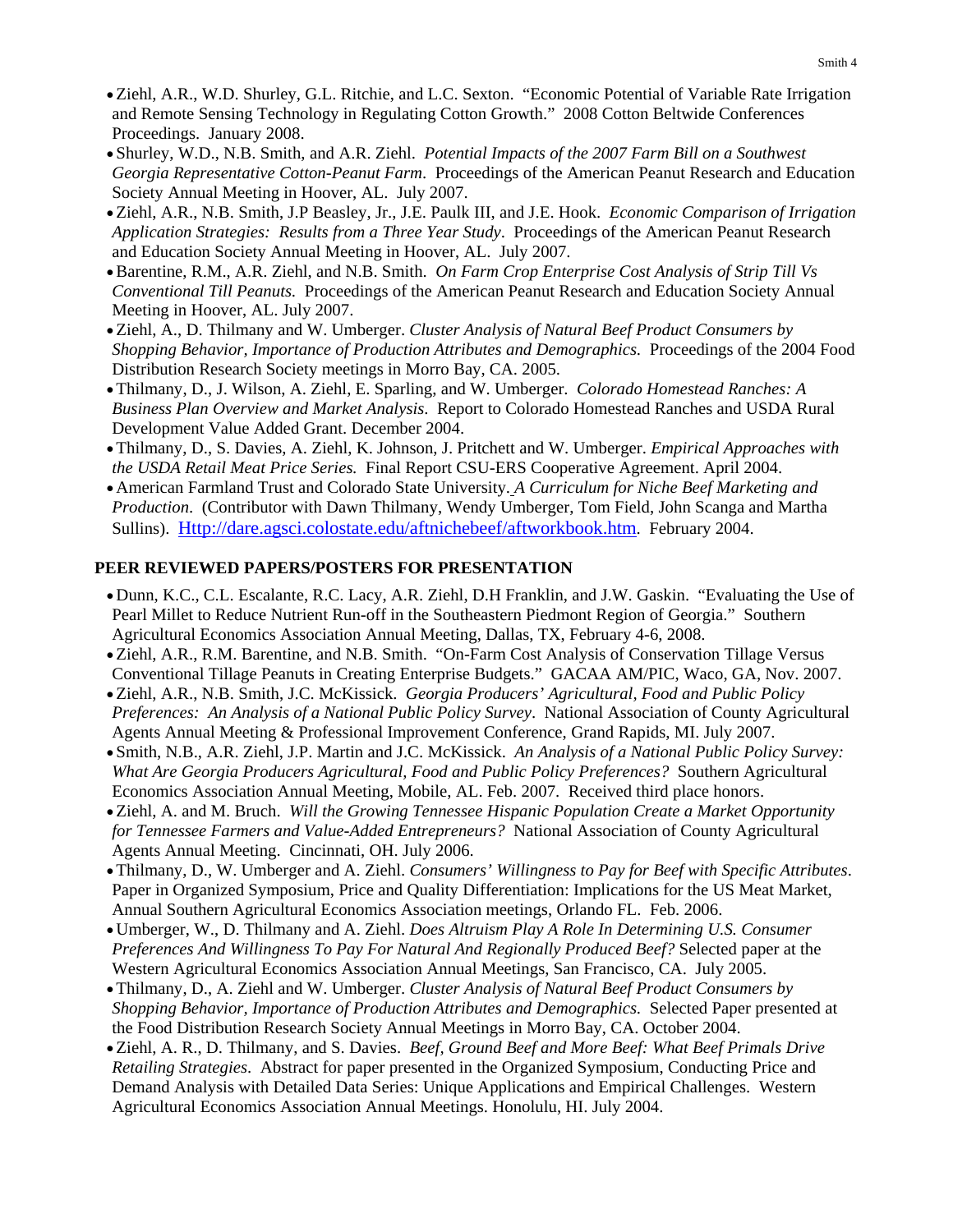• Johnson, K., A. Ziehl, S. Davies and D. Thilmany. *Assessing Market Power in Pork Wholesale and Retail Markets. Abstract for paper presented in the Organized Symposium Conducting Price and Demand Analysis with Detailed Data Series: Unique Applications and Empirical Challenges.* Western Agricultural Economics Association Annual Meetings. Honolulu, HI. July 2004.

### **PRESENTATIONS**

- *Title II: Conservation in the 2008 Farm Bill*. NW District Agent Training: Henry County, McDonough, GA, August 21, 2008.
- *Title II: Conservation in the 2008 Farm Bill*. NE District Agent Training: Walton County, Monroe, GA, August 12, 2008.
- *An Update of Conventional and Conservation Tillage Row Crop Costs and Returns.* Agronomic Crops Field Day County Agent Training, Tifton, GA, June 26, 2008.
- *Title II: Conservation in the 2008 Farm Bill*. SE District Agent Training: Coffee County, Douglas, GA, June 13, 2008.
- *Title II: Conservation in the 2008 Farm Bill*. SW District Agent Trainings: Mitchell County, Camilla, GA, June 10, 2008 and Sumter County, Americus, GA, June 11, 2008.
- *Potential Economic Impact of the 2007 Farm Bill on Conservation Tillage Farmers*. UGA/USDA Conservation Tillage Workshop, Tifton, GA, March 31, 2008.
- *Farm Bill Conservation Programs and Drought Economics.* First Annual Bartow County Agriculture Conference, Cartersville, GA, March 4, 2008.
- *Energy Aspects of the Farm Bill and the Newly Signed Energy Bill*. Georgia Conservation Tillage Alliance Annual Meeting, Hawkinsville, GA, February 27, 2008.
- •*Comparing 2008 Crop Costs & Returns.* Crisp County Soybean Meeting, Cordele, GA, February 14, 2008.
- *2008 Crop Production Economics.* Berrien County Agronomic Crops Economic Outlook Meeting, Nashville, GA, February 11, 2008.
- *Economic Potential of Variable Rate Irrigation in Regulating Cotton Growth.* Annual Cotton Agent Training Workshops, Tifton, GA, February 5, 2008 and Statesboro, GA, February 6, 2008.
- *2008 Crop Enterprise Budgets.* Decatur County Crop Cost Estimates and Storage Issues for 2008 Workshop, Bainbridge, GA, February 4, 2008.
- •*Corn, Cotton & Peanuts: How Do These Crop Costs Compare?* Seminole County Crop Production Meeting, Donalsonville, GA, February 1, 2008.
- •*Cotton Production Costs.* Georgia Cotton Conference, Tifton, GA, January 29-30, 2008.
- •*Conservation Aspects of the Farm Bill*. Annual Winter School Agent Training: 2007 Farm Bill Overview and Update Session. Rock Eagle, GA, January 23, 2008.
- *How Do Peanuts Compare to Other Georgia Row Crops?* Georgia Peanut Farm Show, Albany, GA, January 17, 2008.
- *A Comparison of 2008 Row Crop Costs Based on UGA Enterprise Budgets*. Worth County Cotton & Peanut Production Update 2008, Sylvester, GA, January 15, 2008.
- *Economic Analysis of Variable Rate Irrigation and Remote Sensing Technology in Regulating Cotton Growth*. 2008 Cotton Beltwide Conferences, Nashville, TN, January 11, 2008.
- •*Conservation Aspects of the Farm Bill: An Update.* Upper Suwannee Conservation Tillage Alliance Annual Meeting, Waterloo, GA, December 7, 2007.
- •*Conservation Aspects of the Farm Bill.* Thomas County Extension Farm Outlook Meeting, Thomasville, GA, December 5, 2007.
- *2008 Crop Enterprise Budgets and Net Returns Crop Comparison.* Thomas County Extension Farm Outlook Meeting, Thomasville, GA, December 5, 2007.
- •*Conservation Aspects of the Farm Bill.* Upper Suwannee River Summit: State of the Basin Meeting, Tifton, GA, December 4, 2007.
- •*Conservation Tillage Economics and Farm & Ranch Lands Protection.* Seven Rivers RC&D Conservation Field Day, Alma, GA, November 15, 2007.
- *Update on the 2007 Farm Bill: Conservation and Energy*. Sumter County Farm Bill Update, Americus, GA, October 9, 2007.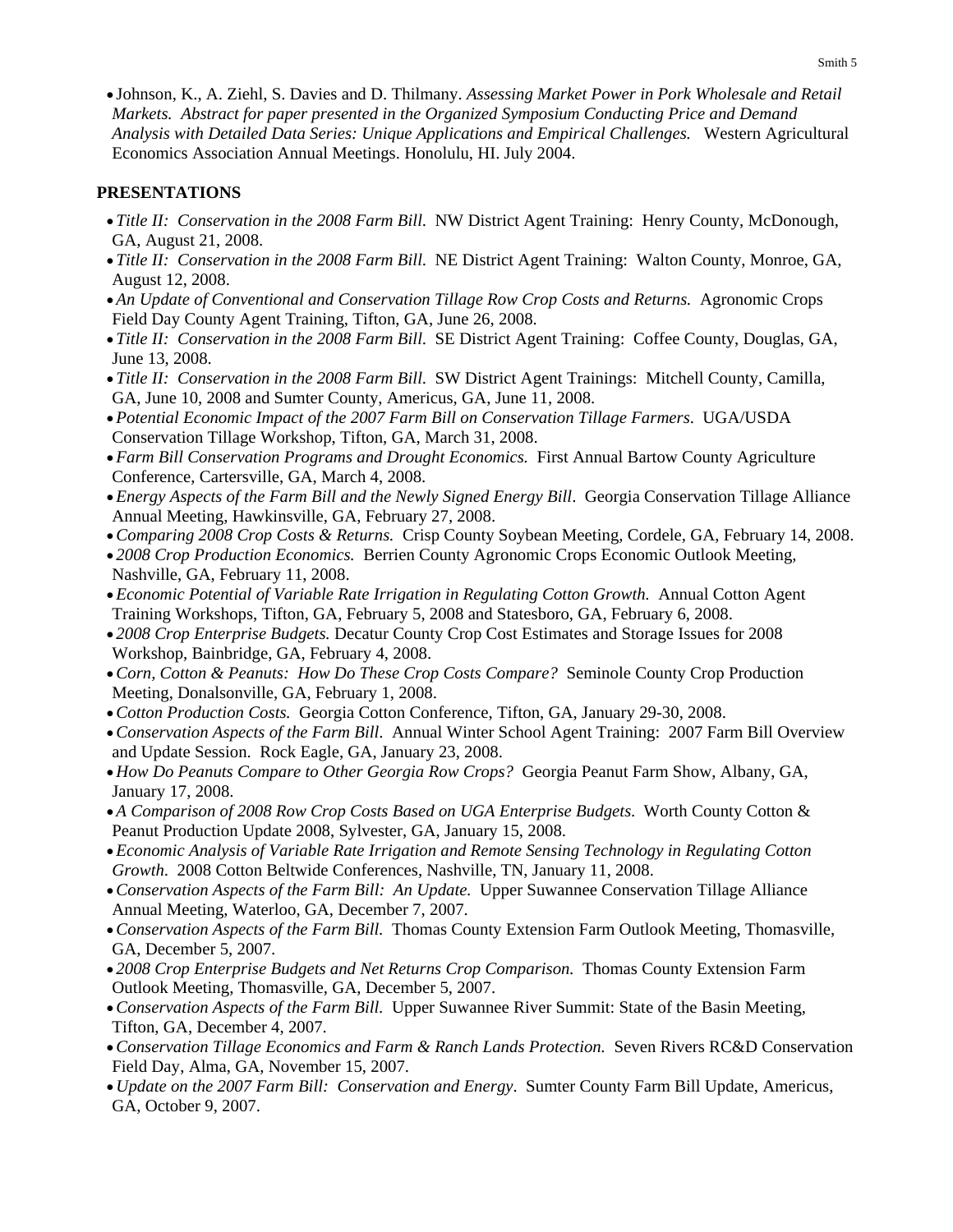- *Economics of Conservation Tillage in Peanuts.* Sunbelt Expo, Team Conservation Tillage Tent. Moultrie, GA, October 16-18, 2007.
- *Update on the 2007 Farm Bill: Title II (Conservation).* Upper Suwannee Conservation Tillage Alliance Monthly Meeting, Waterloo, GA. September 12, 2007.
- *Economic Comparison of Irrigation Strategies for Peanut: Results of a Three Year Study*. UGA Peanut Team Tour and Field Day for Mississippi Agents and Growers, Tifton, GA. July 24, 2007.
- *Economics of the Continuous Conservation Reserve Program*. NRCS Conservation Reserve Program Field Day, Murray County Farms, Chatsworth, GA. May 31, 2007.
- *How do Top Peanut Growers Compare?* Annual Georgia Peanut Achievement Club Meeting. Orlando, FL. April 21, 2007. (with N.B. Smith).
- *Economic Impacts of the Conservation Security Program*. NRCS Conservation Security Program Workshop, Brantley County Extension Office, Nahunta, GA. April 17, 2007. (with C. Lacy).
- •*Conservation, Wildlife & Farmland Protection Education Programs: The Georgia Experience*. 2007 Risk Management Education Conference, Phoenix, AZ. April 16, 2007. (with C. Lacy, W. Harris and K. Kightlinger).
- *Economic Impacts of the Conservation Security Program*. NRCS Conservation Security Program Workshop, Gordon County Extension Office, Calhoun, GA. April 3, 2007. (with C. Lacy).
- •*Conservation Tillage Economics: Case Study Examples and Comparisons*. Georgia Conservation Tillage Alliance Annual Meeting, Tifton, GA. March 7, 2007.
- *Economics of Conservation Tillage Systems*. Georgia Conservation Tillage School, Ogeechee Technical College, Statesboro, GA. February 6-7, 2007.
- A*n Update of Activities and Accomplishments of the Center for Profitable Agriculture*. Tennessee Farm Bureau Federation Board of Directors Meeting. May 2006. (with R. Holland, M. Bruch, and B. Sanders)
- *Business Planning and Management: The Science Behind Success.* Farmer Marketing of Meat and Livestock Products Workshop. Auburn, AL. April 2006.
- *Value-Added Agricultural Product Marketing.* Developing Rural Businesses Program Educational Meeting. Fentress County. March 2006.
- •*Niche Meat Marketing.* University of Tennessee Extension Value-Added In-service Training. Mar. 2006.
- *The Four Fs: Hispanic Food Preferences and Purchasing Behaviors*. Extension Value-Added In-service Training. March 2006.
- *Overview of TN Grant & Loan Programs*. Lewis County Value-Added Ag Meeting. November 2005.
- *Financing Your Enterprise: The Secrets to Grants and Loans.* Tennessee Agritourism Conference. Franklin, TN. November 2005.
- *Unwritten Rules of Success: Integrating Entrepreneurship and Business Planning in Agritourism Enterprise Management.* Tennessee Agritourism Conference. Franklin, TN. November 2005. (with R. Holland)
- *Marketing Freezer Beef*. Extension Beef and Forage In-service Training. October 2005.
- *Business Planning and Management Making the Business Successful and Generate Profit.* Producer Managed Marketing of Meat and Livestock Products Workshop. Greensborough, NC. September 2005. (with R. Holland)
- *Entrepreneurship and Your Farm*: *A Game of Innovation and Business Planning Principles.* Maury County Young Farmer's and Ranchers Meeting. September 2005.
- *Homestead Economics and Value-Added Marketing.* Stewart County Home-based Economics Meeting. August 2005.
- *Value-Added Agriculture and the Center for Profitable Agriculture.* Central Asian Region Study Tour. Seminar given via Russian translator. June 2005.
- *Overview of the Value-Added Producer Grant Program*. Opportunities in Ag Seminar. April 2005.
- *Direct Marketing: Signals of Success and Red Flags*. Tennessee Association of Agriculture Agents and Specialists Annual Meeting Professional Improvement Tour. April 2005.
- *Overview of the Center for Profitable Agriculture*. New Extension Employee Orientation. March 2005.
- *Marketing Farm-Raised Beef.* Hamilton County Beef Producers Meeting. January 2005.
- *Why Finish Beef on Your Farm?* Hamilton County Beef Producers Meeting. January 2005.
- *Financial Feasibility of a Beef Processing Plant*. Presentation to Colorado Homestead Ranches. Paonia, CO. May 2004. (with D. Thilmany)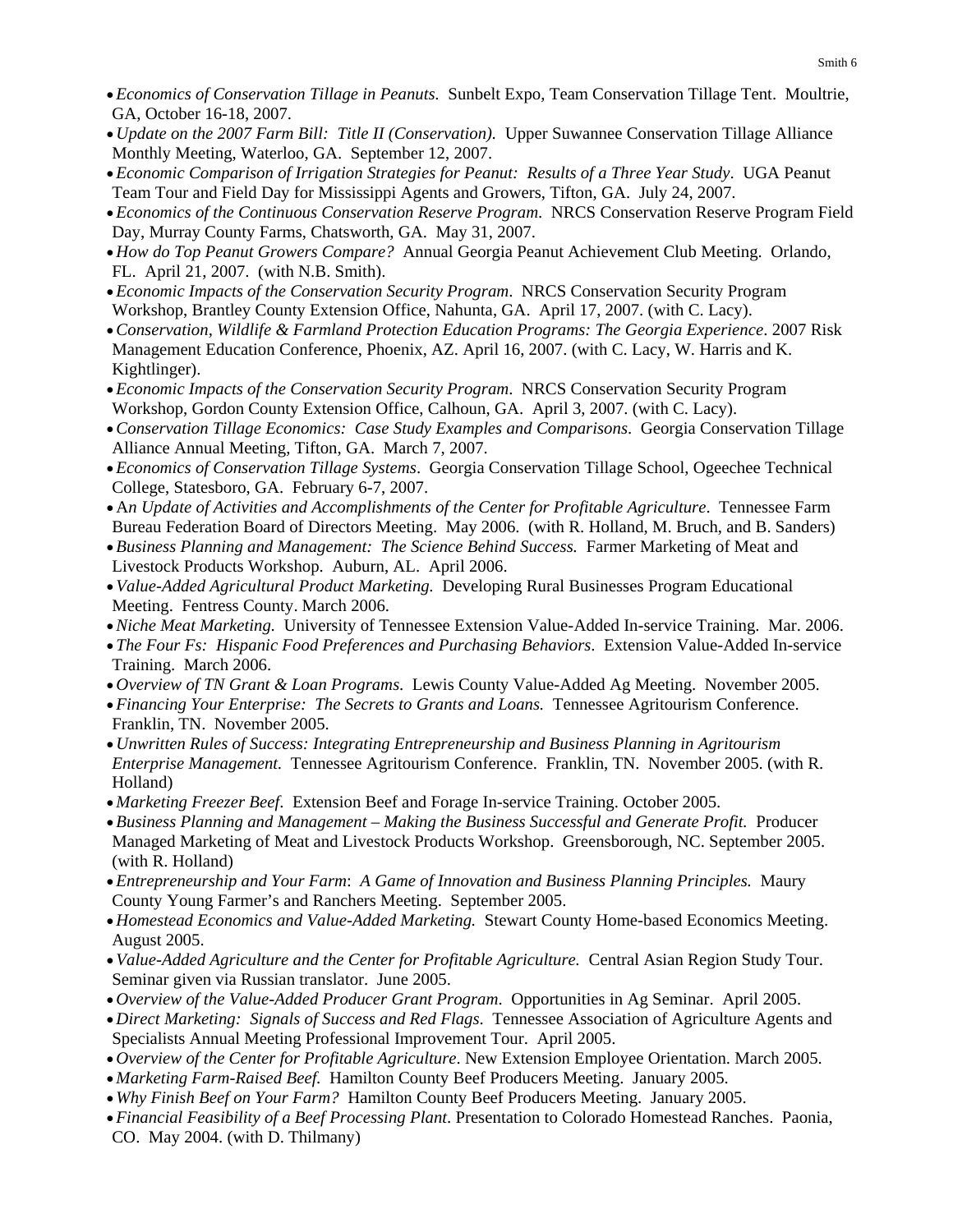• *Empirical Approaches with the USDA Retail Meat Price Series: A Final Report on the Colorado State University-ERS Cooperative Agreement.* Presented to the USDA-Economic Research Service, March 2004. (with Thilmany, D., J. Pritchett, S. Davies, K. Johnson, and W. Umberger)

### **FARMER PROJECT REPORTS**

- Holland, R. and A. Ziehl. *A Report for a Proposed Produce Auction in Southern Middle Tennessee.* CPA-2005-03. June 2005.
- •Bruch, M., A. Ziehl, and R. Holland. *The Ames Plantation: Brand Considerations.* May 2005.
- Ziehl, A. *Considering Packaged Squirrel Corn, Bermudagrass Hay and Wheat Straw Enterprises*. CPA-2005-02. February 2005.
- •Bruch, M., A. Ziehl and R. Holland. *Observations and Thoughts for a Historic Business in Transition for Today's Market.* CPA-2005-01. January 2005.

### **INDUSTRY AND EDUCATIONAL MATERIALS**

- Smith, A.R. and W.L. Harris. "Conservation Title: Farmland Preservation Programs." June 2008. Pending online posting.
- Smith, A.R. and W.L. Harris. "Conservation Title: Land Retirement Programs." June 2008. Pending online posting.
- Smith, A.R. and W.L. Harris. "Conservation Title: Working Lands Programs." June 2008. Pending online posting.
- Ziehl, A.R., N.B. Smith and W.D. Shurley. "Updated 2008 Strip Tillage Crop Comparison." April 30, 2008. Available online at <http://www.ces.uga.edu/agriculture/agecon/printedbudgets.htm>.
- Ziehl, A.R., N.B. Smith and W.D. Shurley. "Updated 2008 Conventional Tillage Crop Comparison." April 30, 2008. Available online at [http://www.ces.uga.edu/agriculture/agecon/printedbudgets.htm.](http://www.ces.uga.edu/agriculture/agecon/printedbudgets.htm)
- Ziehl, A.R., N.B. Smith and W.D. Shurley. "2008 Conventional Tillage Crop Comparison." January 31, 2008. Comparison tool and fact sheet handed out at numerous row crop production meetings. Available online at [http://www.ces.uga.edu/agriculture/agecon/printedbudgets.htm.](http://www.ces.uga.edu/agriculture/agecon/printedbudgets.htm)
- Ziehl, A.R., N.B. Smith and W.D. Shurley. "2008 Strip Tillage Crop Comparison." January 31, 2008. Comparison tool and fact sheet handed out at numerous row-crop production meetings. Available online at [http://www.ces.uga.edu/agriculture/agecon/printedbudgets.htm.](http://www.ces.uga.edu/agriculture/agecon/printedbudgets.htm)
- •**Enterprise Budgets for the 2008 Crop Year (Revised)** (Available online Dec. 2007 at [http://www.ces.uga.edu/Agriculture/agecon/printedbudgets.htm\)](http://www.ces.uga.edu/Agriculture/agecon/printedbudgets.htm).
	- o Worked with W.D. Shurley and the UGA Cotton Team on the 2008 Cotton Enterprise Budgets:
		- BR Cotton, Conventional Tillage, Non-Irrigated, 2008
		- BR Cotton, Conventional Tillage, Irrigated, 2008
		- BR Cotton, Strip-Till, Non-Irrigated, 2008
		- BR Cotton, Strip-Till, Irrigated, 2008
	- o Worked with N.B. Smith and the UGA Peanut Team on the 2008 Peanut Enterprise Budgets:
		- Irrigated Peanut, Conventional Till, South Georgia, 2008
		- Irrigated Peanut, Strip Till, South Georgia, 2008
		- Non-Irrigated Peanut, Conventional Till, South Georgia, 2008
		- Non-Irrigated Peanut, Strip Till, South Georgia, 2008
	- o Worked with N.B. Smith and Dewey Lee on the 2008 Corn, Gr. Sorghum and Wheat Budgets:
		- Non-Irrigated Corn, Conventional Till, South Georgia, 2008
		- Non-Irrigated Corn, Strip Till, South Georgia, 2008
		- Irrigated Corn, Conventional Till, South Georgia, 2008
		- Irrigated Corn, Strip Till, South Georgia, 2008
		- Irrigated, Grain Sorghum, Strip Till, 2008
		- Irrigated, Grain Sorghum, Conventional Till, 2008
		- Non-Irrigated, Grain Sorghum, Strip Till, 2008
		- Non-Irrigated, Grain Sorghum, Conventional Till, 2008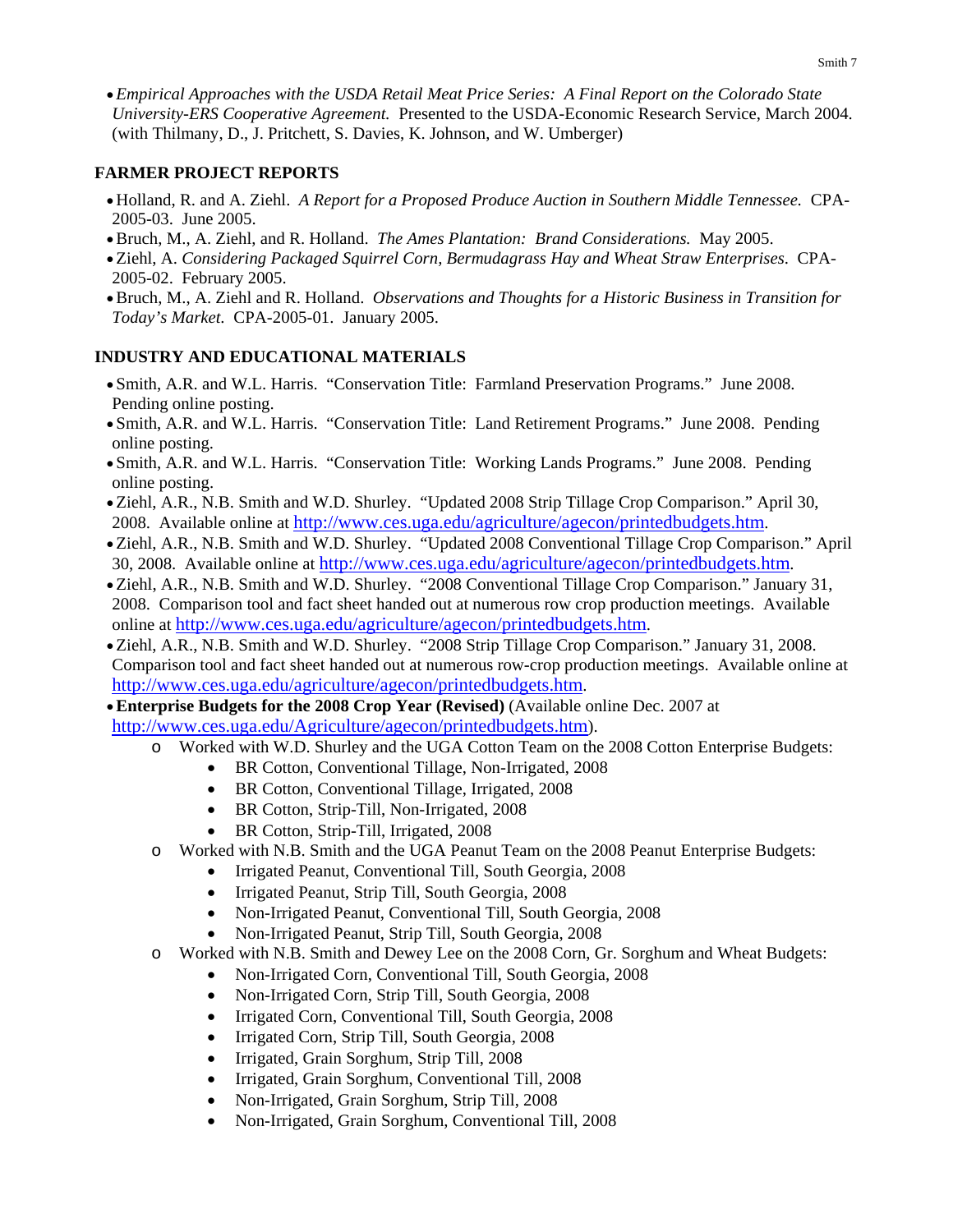- Conventional Wheat, 2008
- Intensively Managed Wheat, 2008
- o Worked with N.B. Smith and John Woodruff on the 2008 Soybean Enterprise Budgets:
	- Irrigated Soybean, Strip Till, 2008
	- Irrigated Soybean, Conventional Till, 2008
	- Non-Irrigated Soybean, Strip Till, 2008
	- Non-Irrigated Soybean, Conventional Till, 2008

• Ziehl, A.R. and W.L. Harris. "Comparison of the Conservation and Energy Titles in the 2002 Farm Bill to the 2007 House Proposal and 2007 Senate Ag Committee Proposal." November 15, 2007.

•Worked with W.D. Shurley to revise the following Cotton Enterprise Budgets (All budgets are online at [http://www.ces.uga.edu/Agriculture/agecon/printedbudgets.htm\)](http://www.ces.uga.edu/Agriculture/agecon/printedbudgets.htm):

- BR Cotton, Conventional Tillage, Non-Irrigated, 2007
- BR Cotton, Conventional Tillage, Irrigated, 2007
- BR Cotton, Strip-Till, Non-Irrigated, 2007
- BR Cotton, Strip-Till, Irrigated, 2007
- RR Cotton, Conventional Tillage, Non-Irrigated, 2007
- RR Cotton, Conventional Tillage, Irrigated, 2007
- RR Cotton, Strip-Till, Non-Irrigated, 2007
- RR Cotton, Strip-Till, Irrigated, 2007
- Conventional Cotton, Conventional Tillage, Non-Irrigated, 2007
- Conventional Cotton, Conventional Tillage, Irrigated, 2007

•Worked with N.B. Smith to revise the following enterprise budgets: (Online at

[http://www.ces.uga.edu/Agriculture/agecon/printedbudgets.htm\)](http://www.ces.uga.edu/Agriculture/agecon/printedbudgets.htm):

- Irrigated Peanut, Conventional Till, South Georgia, 2007
- Irrigated Peanut, Strip Till, South Georgia, 2007
- Non-Irrigated Peanut, Conventional Till, South Georgia, 2007
- Non-Irrigated Peanut, Strip Till, South Georgia, 2007
- Irrigated Corn, Conventional Till, South Georgia, 2007
- Irrigated Corn, Strip Till One Pass, South Georgia, 2007
- Irrigated Corn, Strip Till, South Georgia, 2007
- Non-Irrigated Corn, Conventional Till, South Georgia, 2007
- Non-Irrigated Corn, Strip Till, South Georgia, 2007
- Irrigated Soybean, Strip Till, South Georgia, 2007
- Irrigated Soybean, Conventional Till, South Georgia, 2007
- Non-Irrigated Soybean, Strip Till, South Georgia, 2007
- Non-Irrigated Soybean, Conventional Till, South Georgia, 2007
- Irrigated Grain Sorghum, Strip Till, South Georgia, 2007
- Non-Irrigated Grain Sorghum, Strip Till, South Georgia, 2007

• Ziehl, A.R., M.L. Bruch, A. Robinson, & R.W. Holland. *Meat Goat Marketing*. Chapter in the Master Meat Goat Producer Manual. Published by Tennessee State University Extension. October 2006.

- •Bruch, M., A. Ziehl and R. Holland. *2005 TAAA&S Annual Meeting Professional Improvement Tour.* CPA Info #112. April 2005.
- Ziehl, A. *Universal Product Codes (Revised)*. CPA Info #108. January 2005.
- Holland, R. and A. Ziehl. *Signals of Success: More Farmers Direct Market While Center Identifies Success Factors.* CPA Info #107. January 2005.
- Thilmany, D., W. Umberger and A. Ziehl. "Consumer Response to Beef Due to the December 2003 BSE Incident in the U.S." *Agricultural Marketing Report*. Department of Agriclutural and Resources Economics. CSU Cooperative Extension. AMR 04-01. June 2004.
- "Financial Planning For New Enterprises and Your Business Venture." *Niche Beef Marketing and Production Curriculum*. February 2004. (with W. Umberger and D. Thilmany)
- "Ethics of Business Practices, Truth in Advertising, Marketing and Production." *Niche Beef Marketing and Production Curriculum*. February 2004. (with W. Umberger, D. Thilmany and Brooke Enders)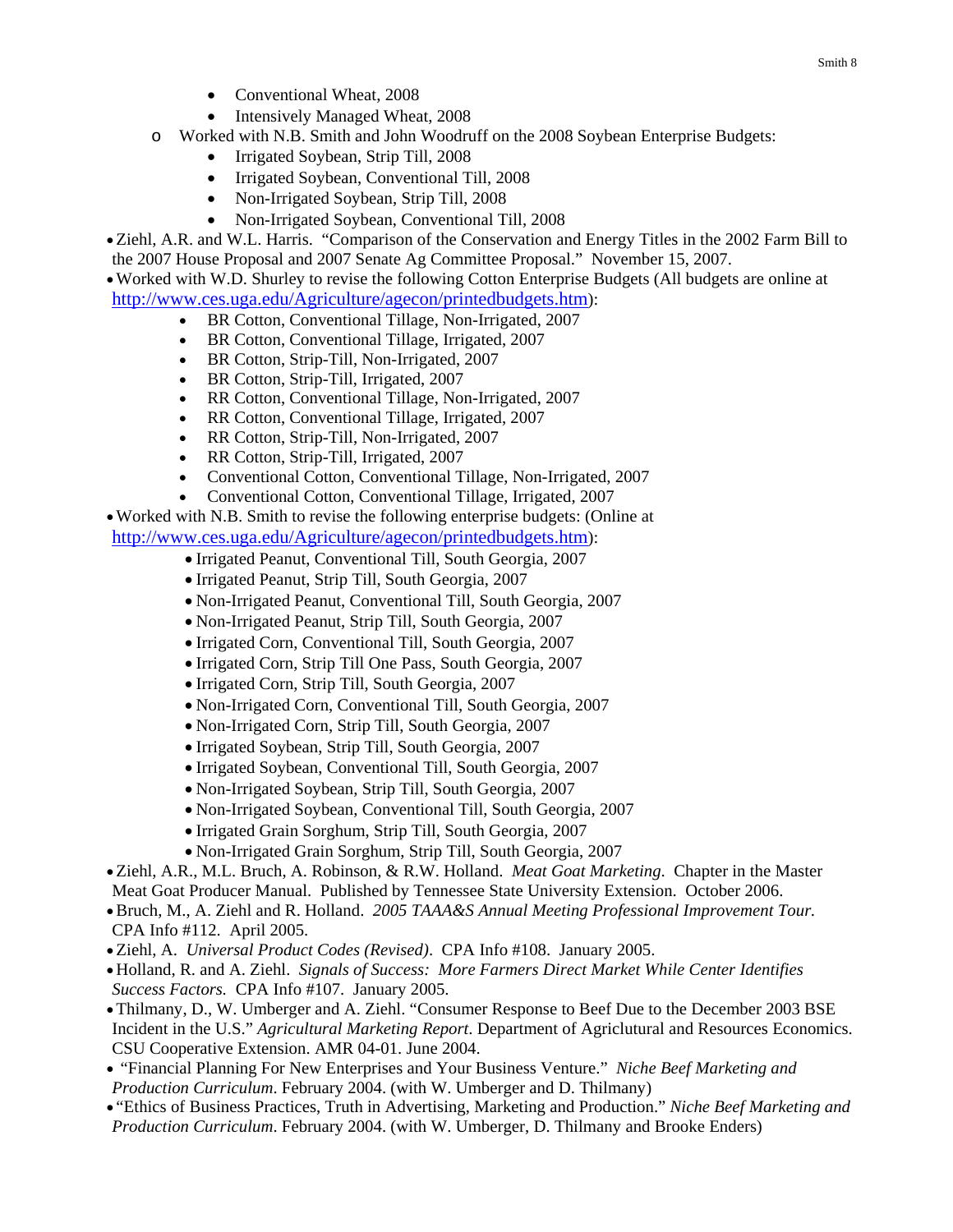### **NEWS RELEASES**

- Ziehl, A.R. and N.B. Smith. "Georgia Planted Peanut Acreage." *Peanut Pointers*. October 10, 2007 Issue. Newsletter accessible online by password for County Extension Agents only.
- Ziehl, A. and D. Shurley. "Economics of Conventional Tillage vs. Conservation Tillage in BR Cotton." *Georgia Cotton*. April 10, 2007. Online at

[http://commodities.caes.uga.edu/fieldcrops/cotton/cnl041107.pdf.](http://commodities.caes.uga.edu/fieldcrops/cotton/cnl041107.pdf)

- Holland, R. and A. Ziehl. *USDA Will Accept Proposals for Value-Added Producer Grant*. January 2006.
- Holland, R. and A. Ziehl. *More Tennessee Farmers Add Value by Direct Marketing*. January 2005.

### **EDUCATIONAL VIDEO CLIP**

• Denney, C., N. Edwards, A. Ziehl, and R. Holland. *Direct Marketing: Value-Added Agriculture Success in Tennessee*. Video clip featuring Valley Home Farms in Wartrace, TN. Video aired in April 2005. Script is online at [http://www.agriculture.utk.edu/news/VideoReleases/0507\\_DirectMarket.htm.](http://www.agriculture.utk.edu/news/VideoReleases/0507_DirectMarket.htm) Video is viewable through RealPlayer by clicking on the orange link titled *Direct Marketing*. March 2005.

### **OTHER PUBLICATIONS**

- *Retail Beef Price Transmission and Consumer Response by Primal: Empirical Analysis with Retail Scanner Price Data*. In second review at the Journal of Agricultural and Resource Economics. (with D. Thilmany and S. Davies)
- *Willingness to Pay for Natural Beef Products: Potential for Value-Added Products*. Working paper (with D. Thilmany and W. Umberger)

### **COMPUTER SKILLS**

### **Statistical Data Processing Software**

• E-views 4.0, STATA 7.0

#### **General Software**

• Microsoft Office Professional: Word, Excel, Power Point

### **SERVICE AND MEMBERSHIP**

### **Professional Associations**

Georgia Conservation Tillage Alliance; 2008 to Present Southern Agricultural Economics Association; 2007 to Present Georgia Association of County Agriculture Agents; 2007 to Present Team Conservation Tillage; 2006 to Present National Association of County Agriculture Agents; 2004 to Present Vice-Chair Communications Awards Committee, TN Assoc of Ag Agents and Specialists; 2006 Tennessee Association of Agriculture Agents and Specialists; 2004 to 2006 Young Farmers & Ranchers, Tennessee Farm Bureau Federation; 2004 to 2006 American Agricultural Economics Association; 2003 to 2005 Western Agricultural Economics Association; 2003 to 2005 AAEA Graduate Student Section member; 2003 to 2004 American Society of Animal Science; 2001 to 2003

### **Colorado State University**

Colorado State University Alumni Association; 2008 to Present Graduate Student Case Study Team; 2003 to 2004 Gamma Sigma Delta Agricultural Honor Society; 2002 to 2004 Colorado Collegiate Cattlemen's Association; 2001 to 2004 Beef Quiz Bowl Champion Team, National Cattlemen's Beef Association Convention; 2002 Meat Animal Evaluation Team; 2002 Bull Sale Advertising and Customer Service Committee, Merchandising Seedstock Team; 2001 to 2002